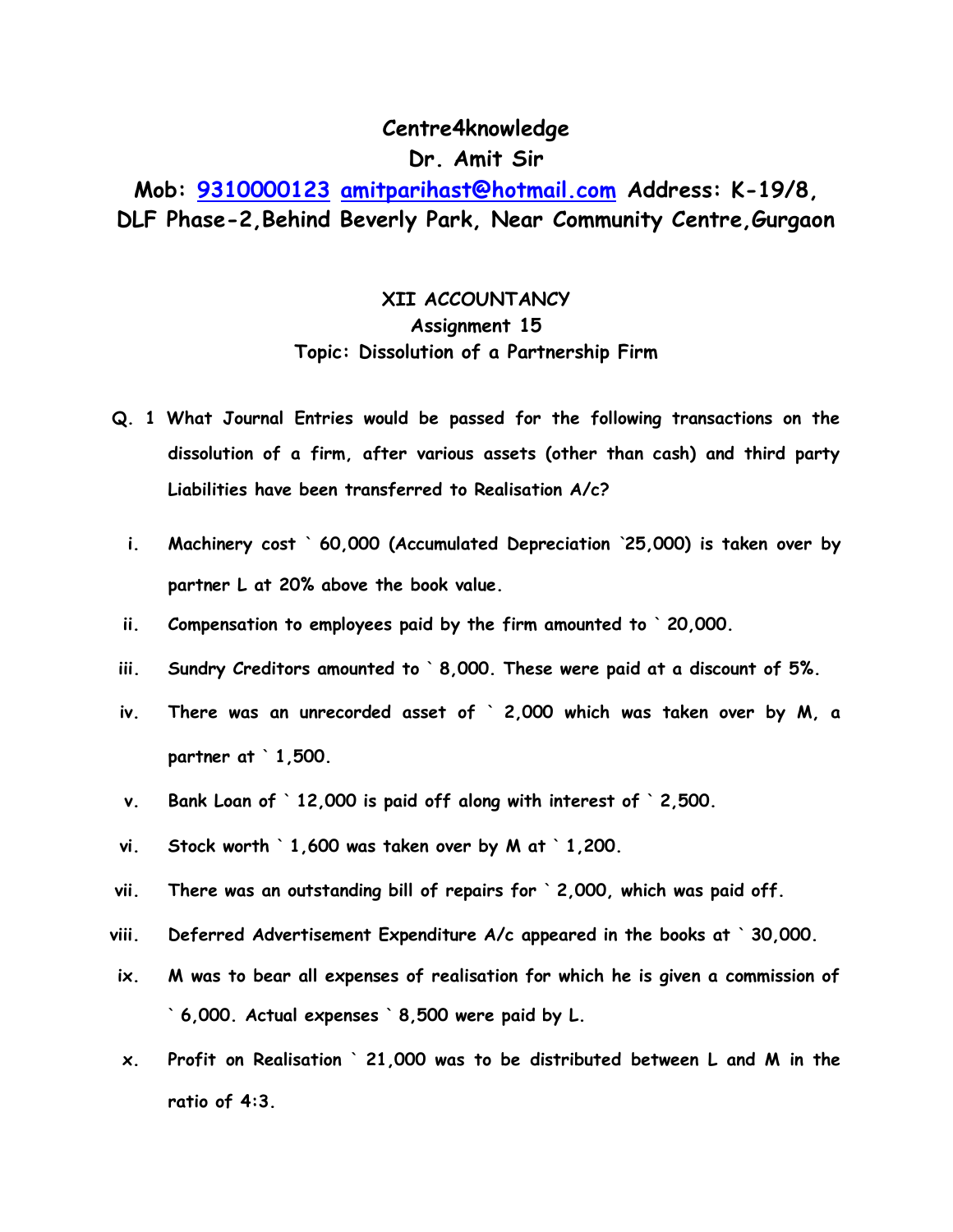- **Q. 2 What Journal entries would be passed in the books of X and Y sharing profits and losses in the ratio of 5:2, for the following transactions on the dissolution of a firm, after various assets (other than cash) and third party liabilities have been transferred to Realisation Account?**
	- **i. Y agreed to take over the creditors of ` 18,000 for ` 12,000.**
	- **ii. X had given loan of ` 6,000 to the firm. It was paid back to him at the time of dissolution along with interest of ` 1,500**
- **iii. Profit and Loss Account balance of ` 33,000 appeared on the assets side of the Balance Sheet.**
- **iv. Profit and Loss balance ` 7,000 appeared on the credit side of the balance sheet.**
- **v. X, One of the partners was to bear all the realisation expenses for which he was given a commission of 2% of net cash realised from dissolution. Cash realised from assets was ` 15,000 and cash paid for liabilities amounted to ` 3,000.**
- **vi. Loan of ` 6,000 advanced by Y to the firm was refunded with interest for 3 months @ 12%. p.a.**
- **vii. Y takes over an unrecorded asset (Typewriter) at ` 800.**
- **viii. A debtor whose debt of ` 9,300 was written off as bad in the books paid ` 7,500 in full settlement.**
- **ix. Sundry Creditors ` 10,000 were paid at 9% discount.**
- **x. Realisation expenses ` 3,400 were paid by X for which he was allowed ` 3,000.**
- **xi. Loss on realisation ` 9,400 was divided between X and Y in their profit sharing ratio.**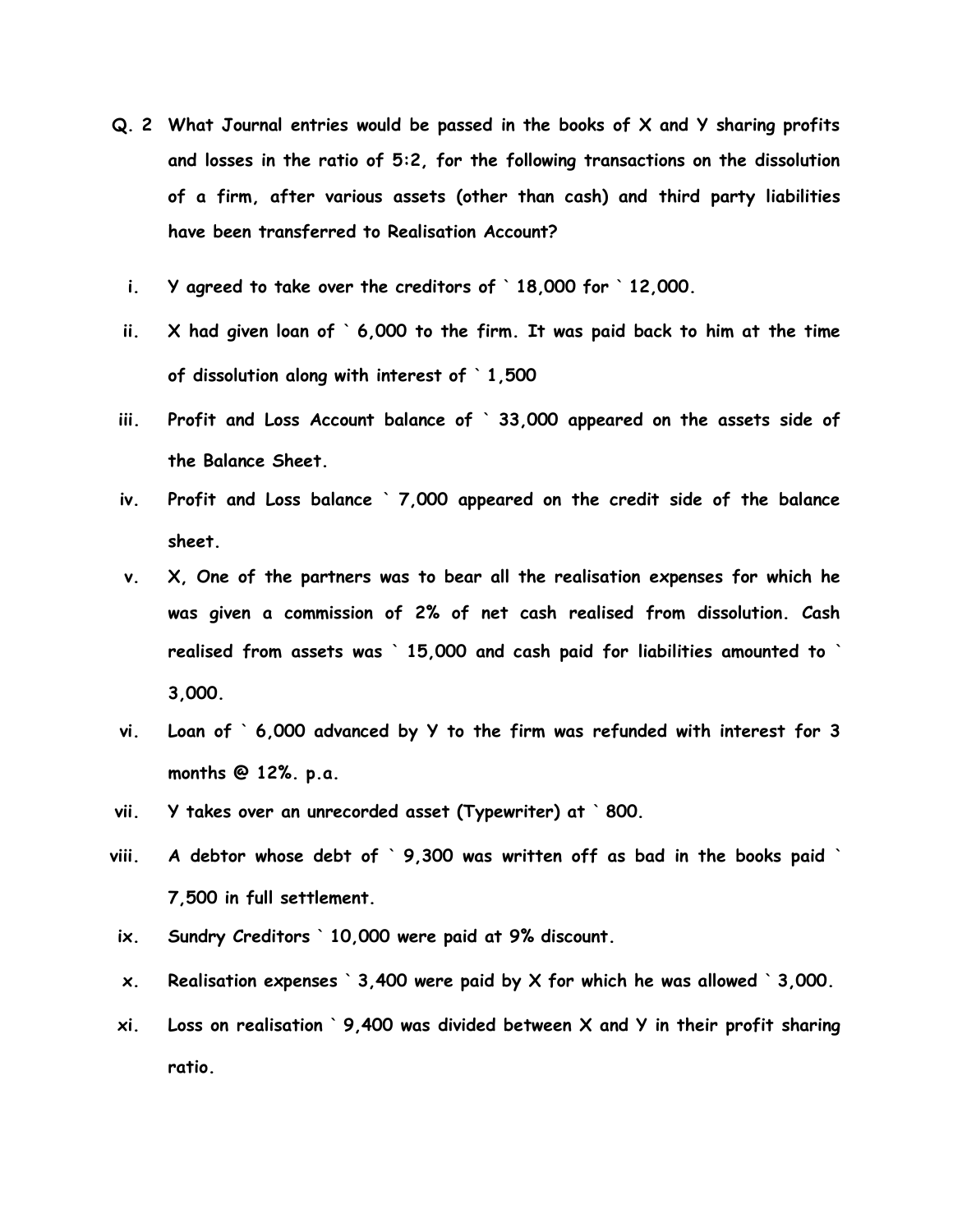**Q. 3 Pass journal entries at the time of dissolution for the following:**

- **i. The firm of Ram and Mohan was dissolved on 1st March 2018. According to the agreement Ram agreed to undertake the dissolution work for an agreed remuneration of ` 4,000 and bear all realization expenses. Dissolution expenses were ` 3,000 and the same were paid by the firm.**
- **ii. The amount of sundry assets transferred to Realisation A/c was ` 80,000, 60% of them have been sold at a profit of ` 2,000. 20% of the remaining were sold at a discount of 30% and remaining were taken over by Z (a partner) at book value.**
- **iii. Creditors worth ` 85,000 accepted ` 40,000 as cash and investments worth ` 43,000, in full settlement of their claim.**
- **iv. Creditors were worth ` 15,000. They accepted machinery of book value ` 18,000 at 10 % less than the book value towards settlement of their claim. The difference was settled in cash.**
- **v. Creditors were worth ` 90,000. They accepted buildings valued at ` 1,20,000 and paid cash to the firm ` 30,000.**
- **vi. Sheena, a partner agreed to pay off her husband's loan ` 3,80,000.**
- **vii. Ashok an old customer whose account for ` 10,000 was written off as bad in the previous year paid 60% of the amount.**
- **viii. Paras agreed to take over the firm's goodwill (not recorded in the books) as a valuation of ` 3,00,000.**
- **ix. There was an old typewriter which had been written off completely from the books. It was estimated to realize ` 40,000. It was taken away by Priya at an estimated price less 25%.**
- **x. There were 1,000 shares of the face value ` 10 each in Star Ltd. Acquired at a cost of ` 20,000 which had been written off completely from the books. These shares are valued at ` 6 each and divided between partners A and B in 3:2.**
- **Q. 4 A's Capital ` 60,000, Advance to B ` 40,000, Loan from A ` 40,000, Profits and Loss A/c (debit) ` 1, 60,000, A's Current A/c (credit) ` 60,000, B's Capital ` 80,000, Loan from Mrs. A ` 2, 40,000. Trade Creditors ` 2, 40,000, Cash and**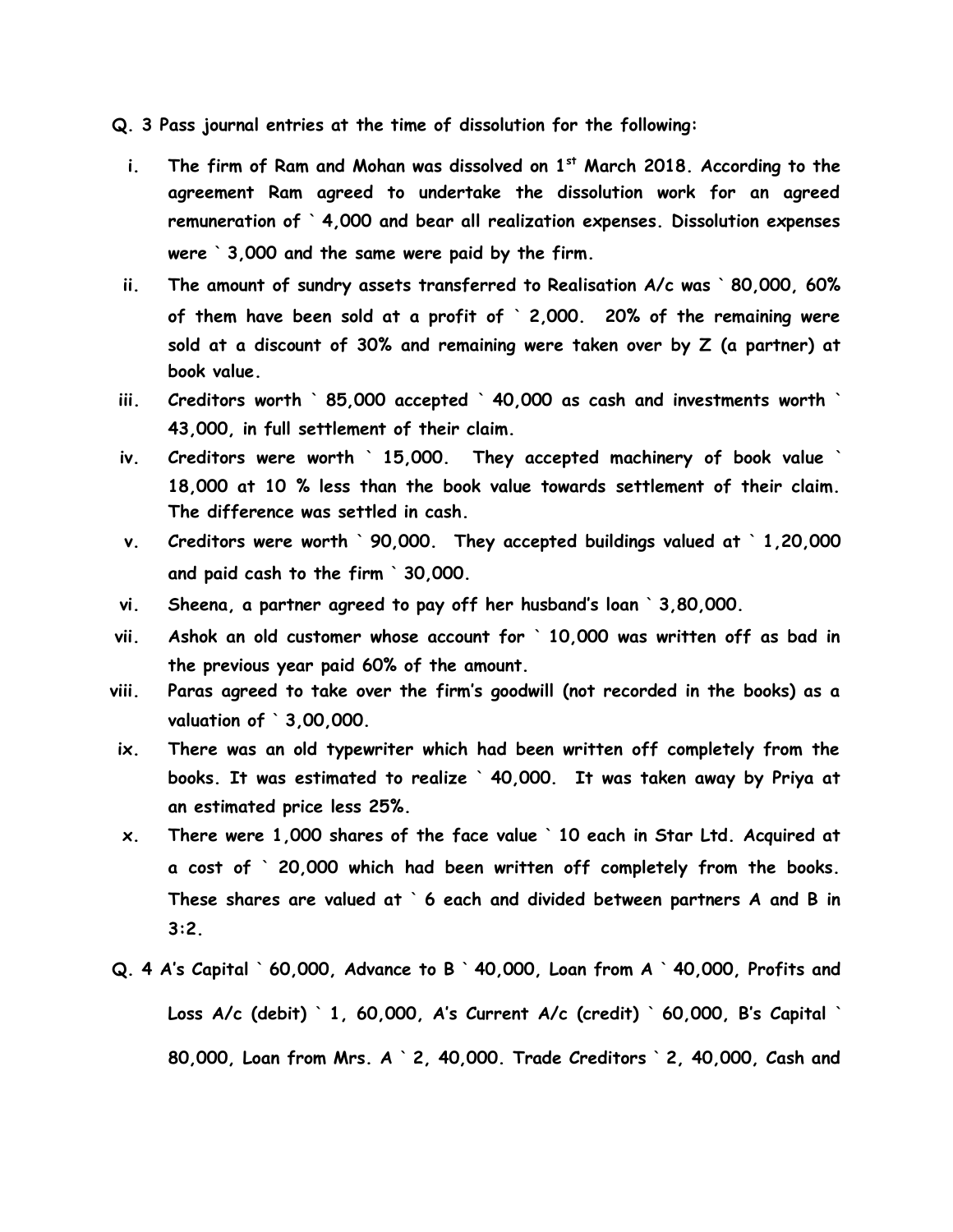**Bank Balance ` 20,000. Prepare the Balance Sheet of the firm as at 31st March 2018, being the date of dissolution of a loss incurring firm.**

**`**

**Q. 5 Ajay and Vijay were in partnership sharing profits in the ratio of 3:1. They agreed to dissolve the firm. The assets (other than cash of ` 4,000) of the firm realised ` 2, 20,000. The liabilities and other particulars of the firm on that date were as follows:**

| Creditors                             | 80,000    |
|---------------------------------------|-----------|
| Ajay's Capital                        | 2, 00,000 |
| Vijay's capital                       | 20,000    |
| Profit and Loss Account (Dr. balance) | 16,000    |

**Creditors were settled in full settlement at ` 76,000.**

**Realisation Expenses were ` 2,000**

**Prepare Realisation and Cash Account.**

**Q. 6 R, S and T commenced business on 1st April, 2017 with capitals of: R – ` 2, 00,000; S – ` 2, 00,000 and T – ` 1, 00,000.**

**Profits are shared in the ratio of 4:3:3. Capital carried interest @ 5% p.a. During the year 2017-18, the firm suffered a loss of ` 1, 50,000 before allowing interest on capital. Drawings of each partner during the year were ` 20,000.**

**On 31st March 2018, the partners agreed to dissolve the firm as it was no longer profitable. The creditors on that date were ` 40,000. The assets**